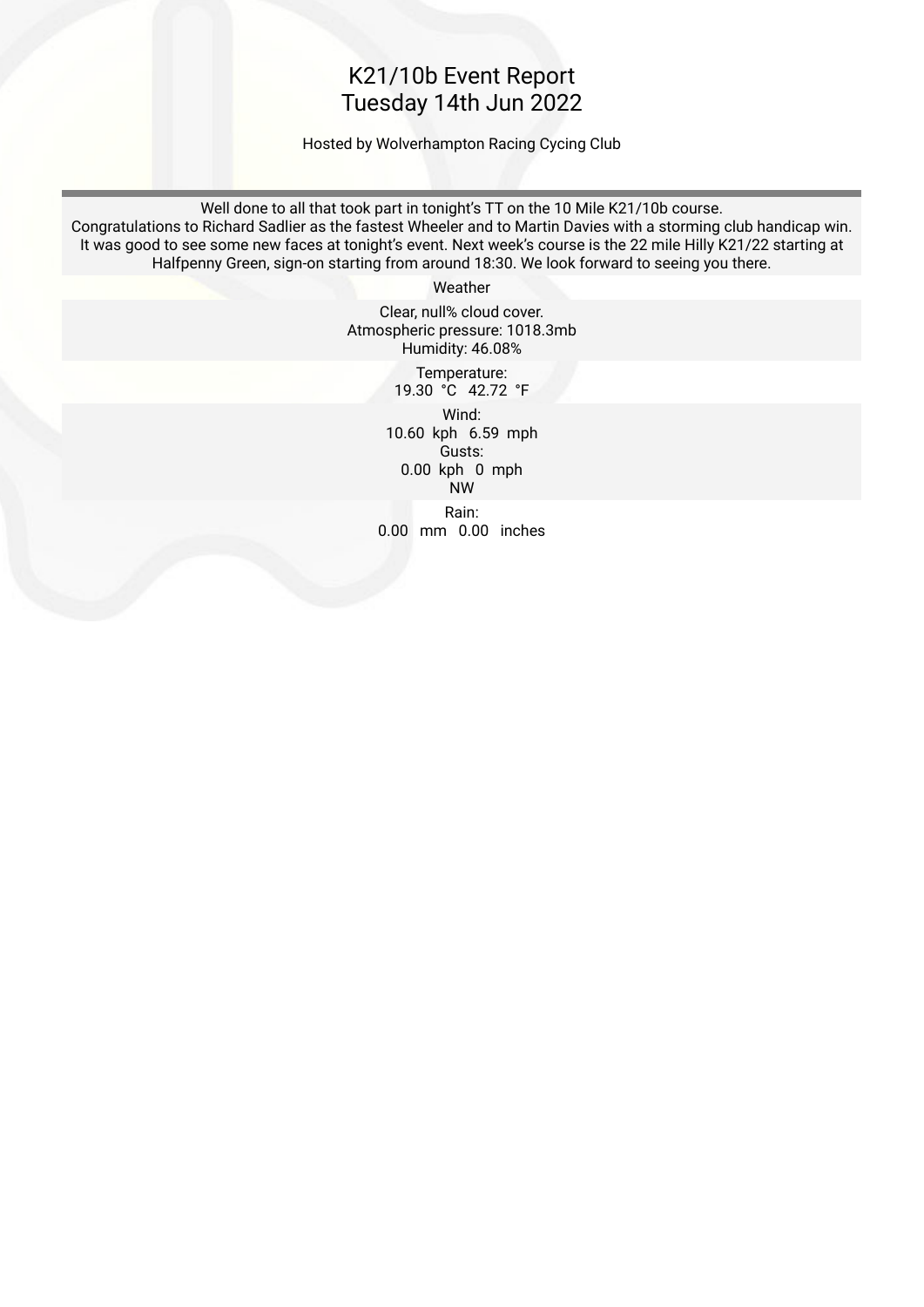# K21/10b Results Tuesday 14th Jun 2022

#### Hosted by Wolverhampton Racing Cycing Club

| <b>Position</b> | <b>Rider</b>            | <b>Number</b>  | <b>Time</b> | <b>Speed</b>           | Club                             |
|-----------------|-------------------------|----------------|-------------|------------------------|----------------------------------|
| 1st             | Jonathan Mills-Keeling  | 7              | 00:22:28.0  | 27.11 mph<br>43.61 kph | <b>Bridgnorth CC</b>             |
| 2nd             | Dave Meacham            | 8              | 00:22:54.0  | 26.59 mph<br>42.79 kph | Stourbridge CC                   |
| 3rd             | <b>Richard Sadlier</b>  | 17             | 00:23:27.0  | 25.97 mph<br>41.78 kph | <b>WWCC</b>                      |
| 4th             | <b>Andrew Tomlinson</b> | 15             | 00:23:40.0  | 25.73 mph<br>41.40 kph | <b>WRCC</b>                      |
| 5th             | Mark Spruce             | 13             | 00:24:38.0  | 24.72 mph<br>39.78 kph | <b>WWCC</b>                      |
| 6th             | <b>Andrew Downing</b>   | 12             | 00:24:48.0  | 24.56 mph<br>39.51 kph | <b>WWCC</b>                      |
| 7th             | <b>Stuart Jones</b>     | 5              | 00:24:57.0  | 24.41 mph<br>39.27 kph | <b>Black Country Racing Club</b> |
| 8th             | Samuel Palmer           | 21             | 00:25:14.0  | 24.13 mph<br>38.83 kph | <b>BCT</b>                       |
| 9th             | <b>Chris Breeze</b>     | 6              | 00:25:19.0  | 24.06 mph<br>38.70 kph | <b>Black Country Racing Club</b> |
| 10th            | Simon Jones             | $\mathbf{2}$   | 00:25:43.0  | 23.68 mph<br>38.10 kph | <b>Black Country Racing Club</b> |
| 11th            | Mark Primmer            | 16             | 00:25:56.0  | 23.48 mph<br>37.78 kph | <b>WWCC</b>                      |
| 12th            | <b>Graham Hardwick</b>  | 23             | 00:26:05.0  | 23.35 mph<br>37.56 kph | <b>WRCC</b>                      |
| 13th            | <b>Gary Smith</b>       | $\overline{4}$ | 00:26:17.0  | 23.17 mph<br>37.28 kph | Stourbridge Velo                 |
| 14th            | Karl Ward               | 11             | 00:27:35.0  | 22.08 mph<br>35.52 kph | <b>WWCC</b>                      |
| 15th            | Daniel Ferretti         | 10             | 00:27:56.0  | 21.80 mph<br>35.08 kph | <b>WRCC</b>                      |
| 16th            | Ceri Evans              | 1              | 00:28:12.0  | 21.60 mph<br>34.74 kph | <b>SRC</b>                       |
| 17th            | Zak White               | 22             | 00:28:36.0  | 21.29 mph<br>34.26 kph | <b>WWCC</b>                      |
| 18th            | <b>Martin Davies</b>    | 9              | 00:28:46.0  | 21.17 mph<br>34.06 kph | <b>WWCC</b>                      |
| 19th            | Mohammed Sheikh         | 20             | 00:30:42.0  | 19.84 mph<br>31.92 kph | <b>WWCC</b>                      |
| 20th            | <b>Matt Cullis</b>      | 19             | 00:31:31.0  | 19.32 mph<br>31.09 kph | <b>WWCC</b>                      |
| 21st            | <b>Caroline Hollies</b> | 14             | 00:31:54.0  | 19.09 mph<br>30.71 kph | <b>BCT</b>                       |
| 22nd            | <b>Alex Anslow</b>      | 3              | 00:32:20.0  | 18.84 mph<br>30.30 kph | <b>WRCC</b>                      |
| 23rd            | Lucy McNeill-Briggs     | 18             | 00:32:53.0  | 18.52 mph<br>29.80 kph | <b>WWCC</b>                      |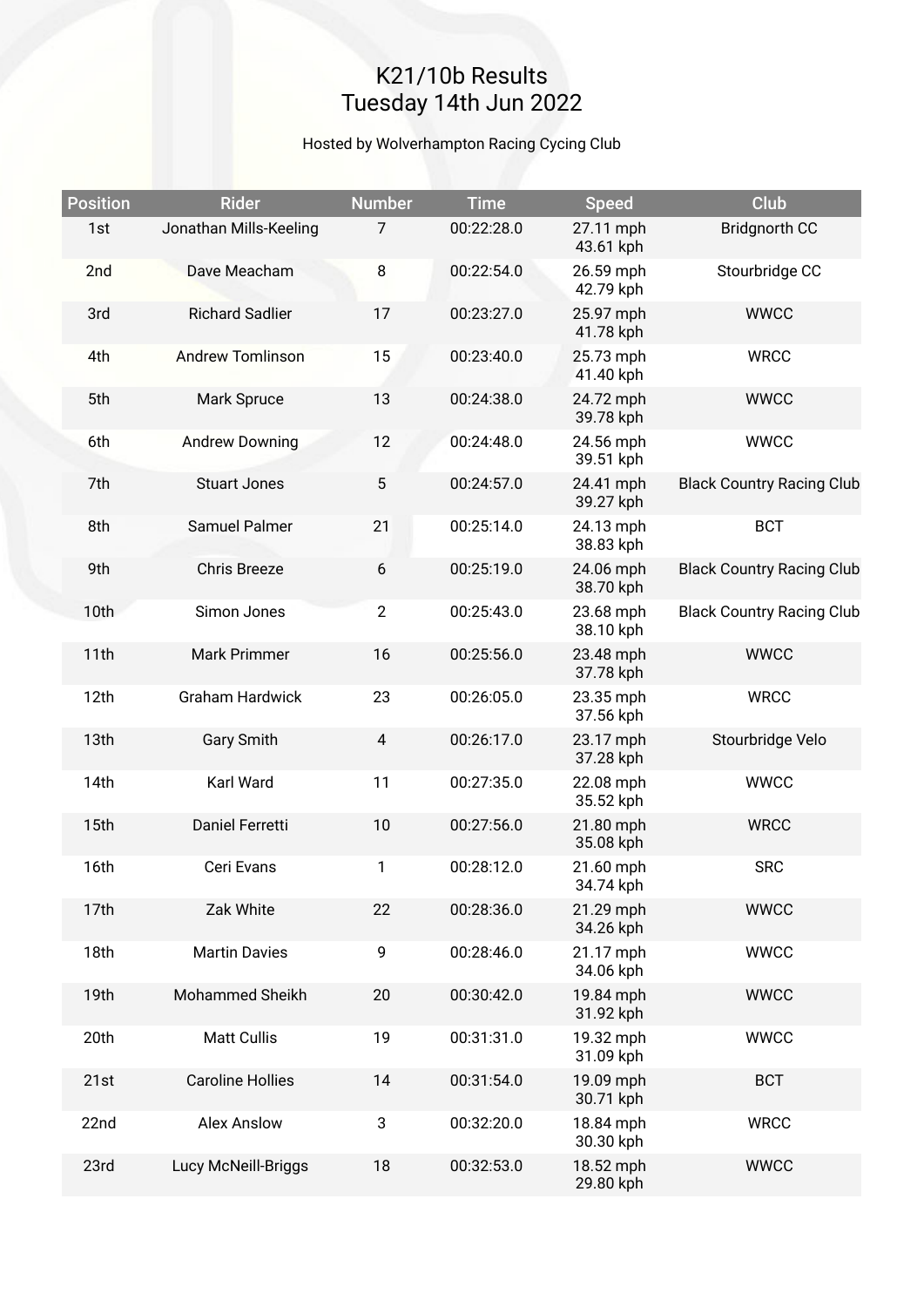# K21/10b Club Results Tuesday 14th Jun 2022

#### Hosted by Wolverhampton Racing Cycing Club

| <b>Position</b> | <b>Rider</b>           | <b>Number</b> | <b>Time</b> | <b>Speed</b>           | <b>League Points</b> |
|-----------------|------------------------|---------------|-------------|------------------------|----------------------|
| 1st             | <b>Richard Sadlier</b> | 17            | 00:23:27.0  | 25.97 mph<br>41.78 kph | 30                   |
| 2nd             | Mark Spruce            | 13            | 00:24:38.0  | 24.72 mph<br>39.78 kph | 29                   |
| 3rd             | <b>Andrew Downing</b>  | 12            | 00:24:48.0  | 24.56 mph<br>39.51 kph | 28                   |
| 4th             | <b>Mark Primmer</b>    | 16            | 00:25:56.0  | 23.48 mph<br>37.78 kph | 27                   |
| 5th             | Karl Ward              | 11            | 00:27:35.0  | 22.08 mph<br>35.52 kph | 26                   |
| 6th             | Zak White              | 22            | 00:28:36.0  | 21.29 mph<br>34.26 kph | 25                   |
| 7th             | <b>Martin Davies</b>   | 9             | 00:28:46.0  | 21.17 mph<br>34.06 kph | 24                   |
| 8th             | <b>Mohammed Sheikh</b> | 20            | 00:30:42.0  | 19.84 mph<br>31.92 kph | 23                   |
| 9th             | <b>Matt Cullis</b>     | 19            | 00:31:31.0  | 19.32 mph<br>31.09 kph | 22                   |
| 10th            | Lucy McNeill-Briggs    | 18            | 00:32:53.0  | 18.52 mph<br>29.80 kph | 21                   |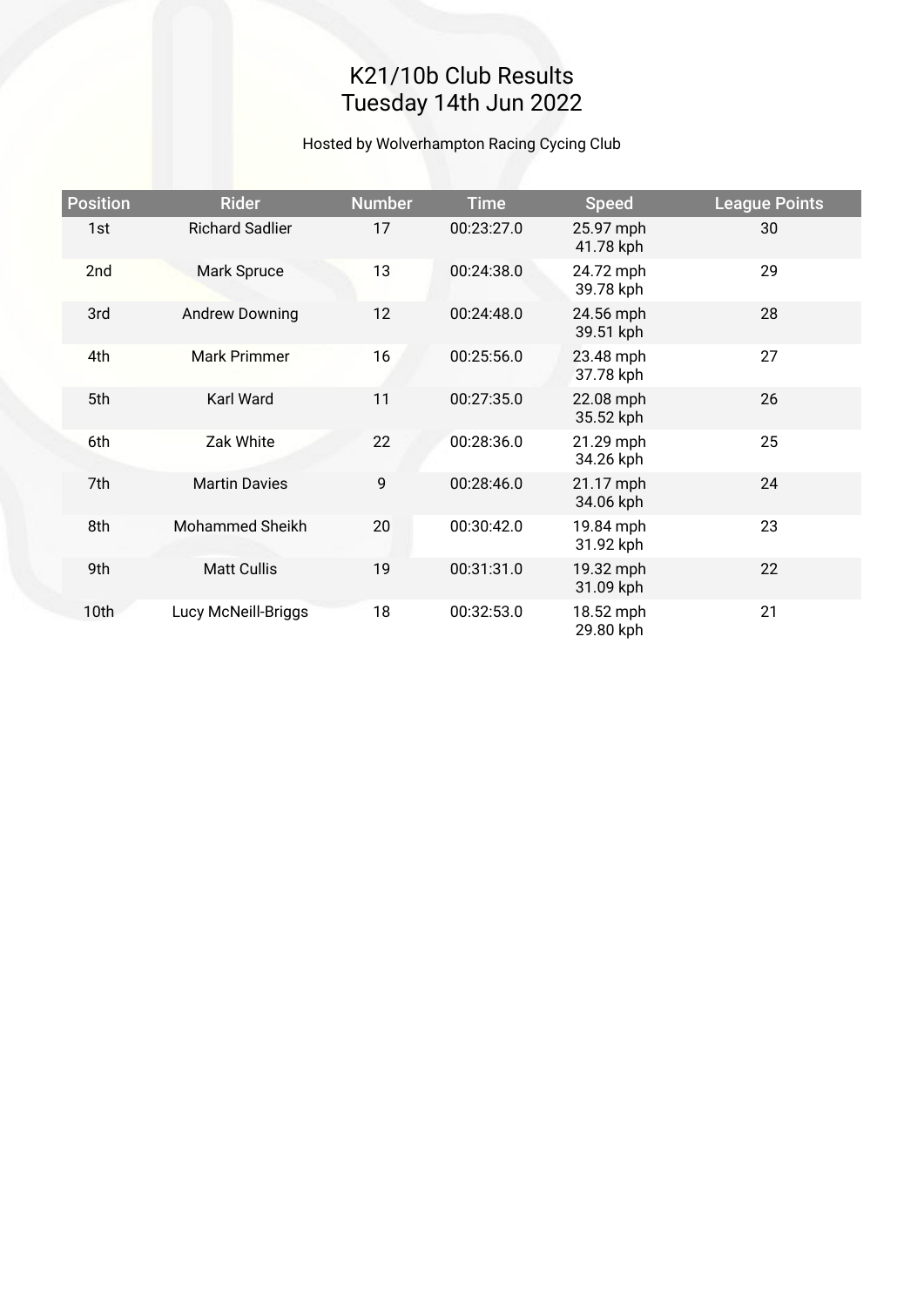## K21/10b Club Handicap Results Tuesday 14th Jun 2022

#### Hosted by Wolverhampton Racing Cycing Club

| <b>Position</b> | <b>Rider</b>           | <b>Number</b> | <b>Time</b>       | <b>Speed</b>           | <b>Average Time</b> | Handicap<br><b>Time</b> |
|-----------------|------------------------|---------------|-------------------|------------------------|---------------------|-------------------------|
| 1st             | <b>Martin Davies</b>   | 9             | 00:28:46.<br>0    | 21.17 mph<br>34.06 kph | 00:29:36.0          | 00:22:37.0              |
| 2 <sub>nd</sub> | <b>Richard Sadlier</b> | 17            | $00:23:27$ .<br>0 | 25.97 mph<br>41.78 kph | 00:23:28.0          | 00:23:26.0              |
| 3rd             | Mark Primmer           | 16            | $00:25:56$ .<br>0 | 23.48 mph<br>37.78 kph | 00:25:56.0          | 00:23:27.0              |
| 4th             | Mark Spruce            | 13            | 00:24:38.<br>0    | 24.72 mph<br>39.78 kph | 00:24:37.0          | 00:23:28.0              |
| 5th             | Lucy McNeill-Briggs    | 18            | 00:32:53.<br>0    | 18.52 mph<br>29.80 kph | 00:31:57.5          | 00:24:22.5              |
| 6th             | <b>Matt Cullis</b>     | 19            | 00:31:31.<br>0    | 19.32 mph<br>31.09 kph | 00:30:35.0          | 00:24:23.0              |
| 7th             | Mohammed Sheikh        | 20            | 00:30:42.<br>0    | 19.84 mph<br>31.92 kph | 00:29:26.0          | 00:24:43.0              |

Results are calculated using the average of a riders last season best 3 results for the course and the fastest time of a WWCC handicap league qualifying rider for the event, of 00:23:27.0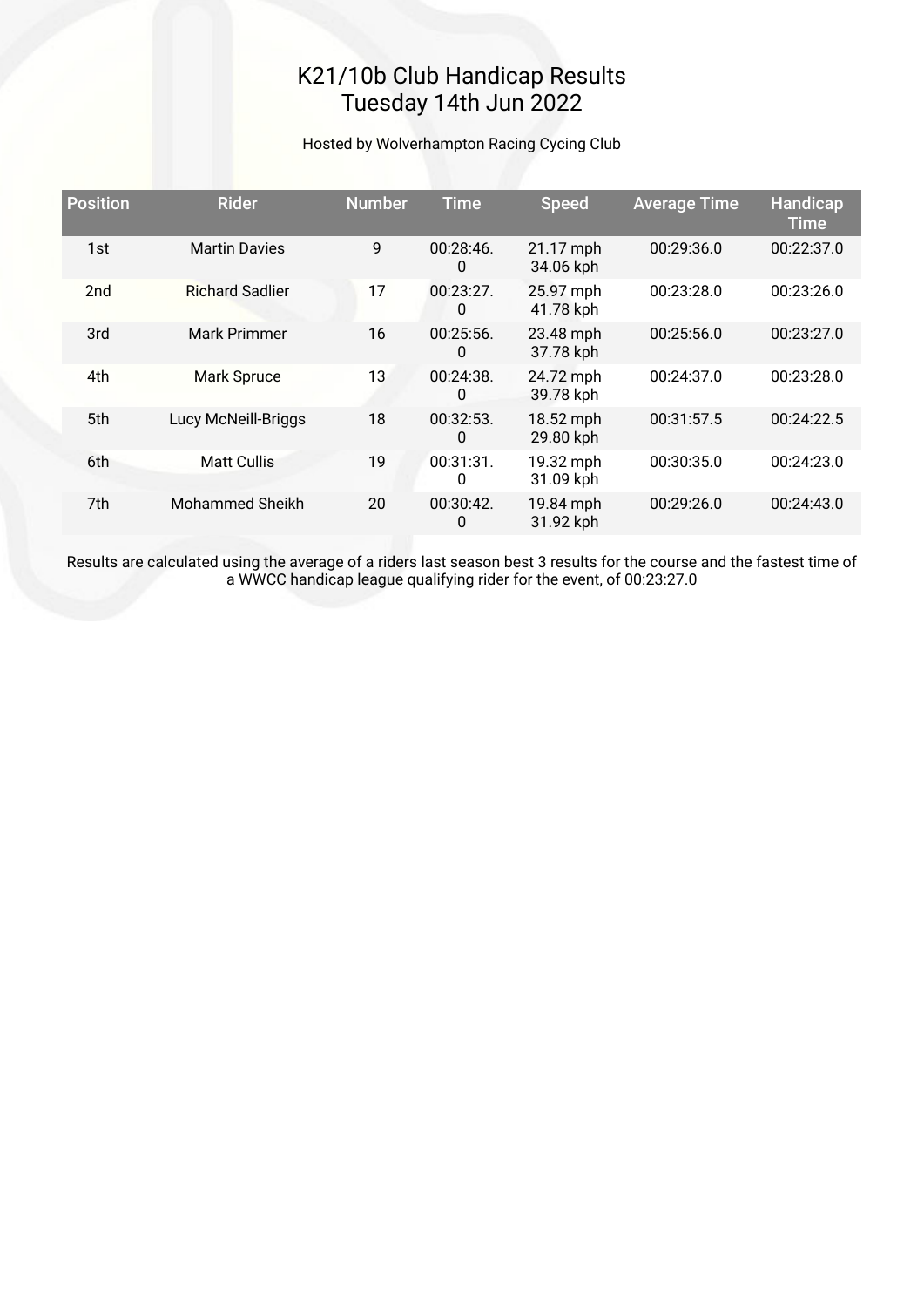### K21/10b Club League Results Tuesday 14th Jun 2022

Hosted by Wolverhampton Racing Cycing Club

| <b>Position</b> | <b>Rider</b>           | <b>Classification</b> | <b>Events</b><br><b>Completed</b> | <b>Total League</b><br><b>Points</b> |
|-----------------|------------------------|-----------------------|-----------------------------------|--------------------------------------|
| 1st             | <b>Richard Sadlier</b> | Men                   | 5                                 | 149                                  |
| 2 <sub>nd</sub> | Mark Spruce            | Men                   | 5                                 | 140                                  |
| 3rd             | <b>Andrew Downing</b>  | Men                   | 4                                 | 113                                  |
| 4th             | <b>Karl Ward</b>       | Men                   | 4                                 | 102                                  |
| 5th             | <b>Matt Cullis</b>     | Men                   | $\overline{4}$                    | 96                                   |
| 6th             | Lucy McNeill-Briggs    | Women                 | 4                                 | 92                                   |
| 7th             | Mark Primmer           | Men                   | 3                                 | 78                                   |
| 7th             | Luke Burnhope          | <b>Men</b>            | 3                                 | 78                                   |
| 9th             | <b>Martin Davies</b>   | Men                   | 3                                 | 70                                   |
| 10th            | Zak White              | Men                   | $\overline{2}$                    | 52                                   |
| 11th            | Mike Senior            | Men                   | $\mathbf{1}$                      | 30                                   |
| 12th            | Andrew Reed            | Men                   | 1                                 | 29                                   |
| 13th            | Mohammed Sheikh        | Men                   | 1                                 | 23                                   |
|                 |                        |                       |                                   |                                      |

Best 12 events count towards the fnal results